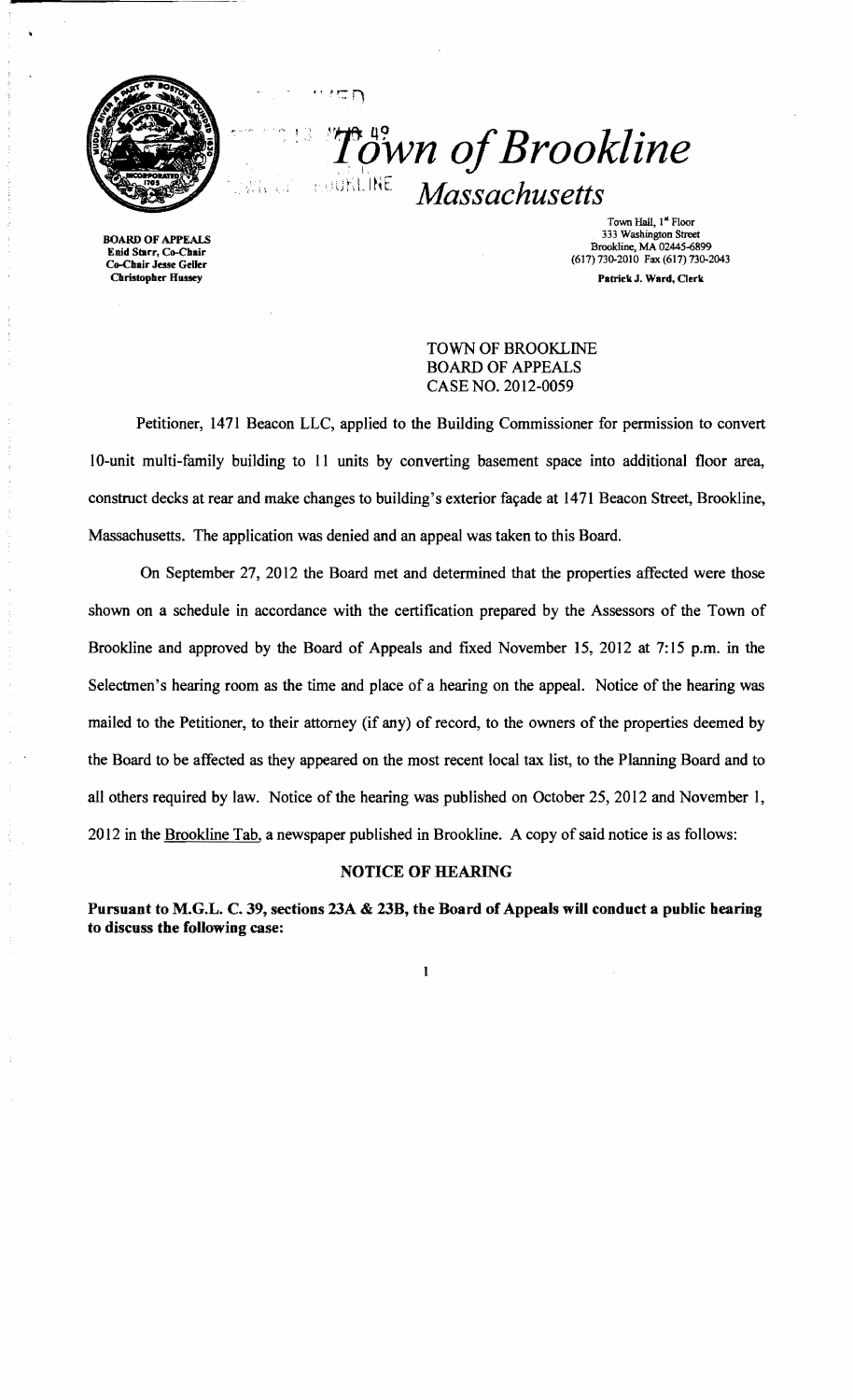## Petitioner: 1471 Beacon LLC

Owner: Empire Realty Trust Location of Premises: 1471 Beacon Street Date of Hearing: November 15, 2011 Time of Hearing: 7:15 p.m. Place of Hearing: Selectmen's Hearing Room, 6<sup>th</sup> Floor

A public hearing will be held for a variance and/or special permit from:

- 1. 5.01; Footnote 1; Table of Dimensional Requirements.
- 2. 5.09; a and d; Design Review.
- 3. 5.20; Floor Area Ratio.
- 4. 5.43; Exceptions to Yard and Setback Regulations.
- 5. 5.60; Side Yard Requirements.
- 6. 5.63; Accessory Buildings in Side Yards.
- 7. 5.90; Minimum Landscaped Open Space.
- 8. 5.91; Minimum Usable Open Space.
- 9. 6.02, Paragraph 1; Table of Off-Street Parking Space Requirements.
- 10. 6.04.2f; Design of All Off-Street Parking Facilities.
- 11. 6.04.5b; Design of All Off-Street Parking Facilities.
- 12. 6.04.12; Design of All Off-Street Parking Facilities.
- 13. 8.02.2; Alteration or Extension.

of the Zoning By-Law to construct a parking area to convert 10-unit multi-family building to 11 units by converting basement space into additional floor area, construct decks at rear and make changes to building's exterior façade at 1471 Beacon Street, Brookline, Massachusetts.

Said premise located in a M-2.5 residential district.

*Hearings, once opened, may be continued by the Chair to a date and time certain. No further notice will be mailed to abutters or advertised in the TAB. Questions regarding whether a hearing has been continued, or the date and time of any hearing may be directed to the Zoning Administrator at 617-734-2134 or check meeting calendar* 

*at: http;/!calendars.town.brookline.ma.us/MasterTownCalandarl? F ormID= 158.* 

The Town of Brookline does not discriminate on the basis of disability in admission to, access to, or *operations ofits programs, services or activities. Individuals who need auxiliary aids for effective*  communication in programs and services of the Town of Brookline are invited to make their needs *known to the* ADA *Coordinator, Stephen Bressler, Town ofBrookline,* 11 *Pierce Street, Brookline,*  AM *02445. Telephone:* (617) *710-2110; TDD* (617) *710-2127.* 

> Enid Starr Jesse Geller Christopher Hussey

> > $\overline{2}$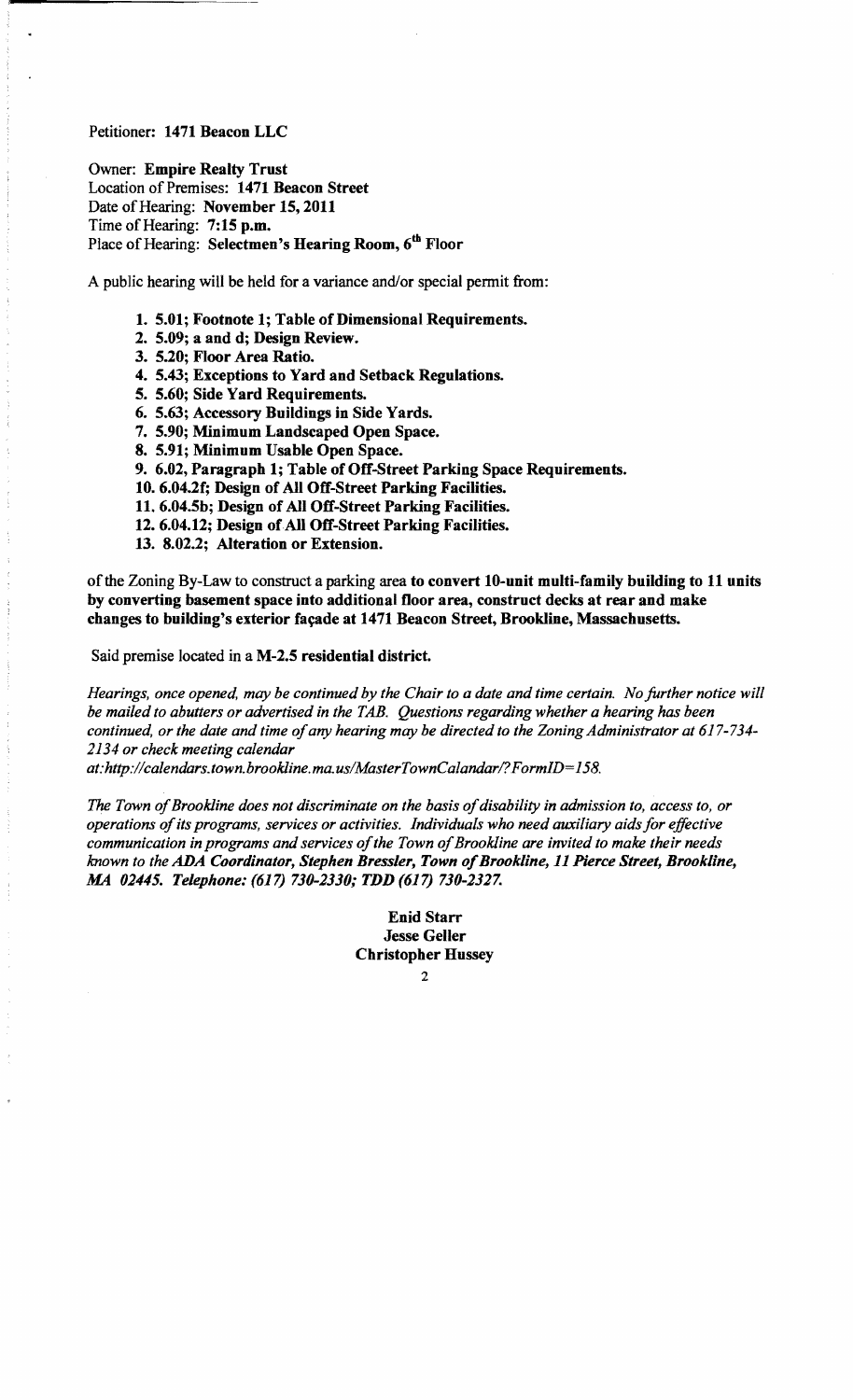At the time and place specified in the notice, this Board held a public hearing. Present at the hearing was Chairman, Enid Starr and Board Members, Mark Zuroff and Christopher Hussey. The case was presented by the attorney for the petitioner, Robert L. Allen Jr., 300 Washington Street, Second Floor, Brookline, Massachusetts 02445. Also in attendance were David O'Sullivan and Jeffrey Feuerman of Brookline Development Corporation.

Chairman Starr called the hearing to order at 7:15pm. Attorney Allen stated that the petitioner recently purchased this property which was severely damaged by fire in February, 2012. A permit was issued February 13,2012, to install plywood over all windows and doors and make the needed repairs to secure the building and it has been unoccupied since the fire. 1471 Beacon Street is located on the south side of Beacon Street between Coolidge Comer and Washington Square and is the end building in a series of five attached multi-family buildings which includes 1471, 1469, 1463, 1459, 1455 - all identical in style with curved bay window and a large cornice running the entire length of the five structures. The structures are all four-stories with front façades finished with pre-cast concrete. All front façades have large center entrances with large bay windows on both sides. 1471 Beacon Street has two smaller entrance ways at the basement level on either side of the center entrance. The immediate abutter to the west is a small one-story commercial building, currently used as a daycare center.

Attorney Allen stated that despite appearing to have four levels when viewed from Beacon Street, the property also has a basement, referred to as the garden level, and a sub-basement, referred to as the terrace level in the attached plans. The lot has a dramatic grade difference, approximately 30 feet, between the Beacon Street front lot line and the rear lot line. The rear yard is sloped and vegetated, and pedestrian access is possible up an existing flight of stairs from a rear alleyway on the abutting property.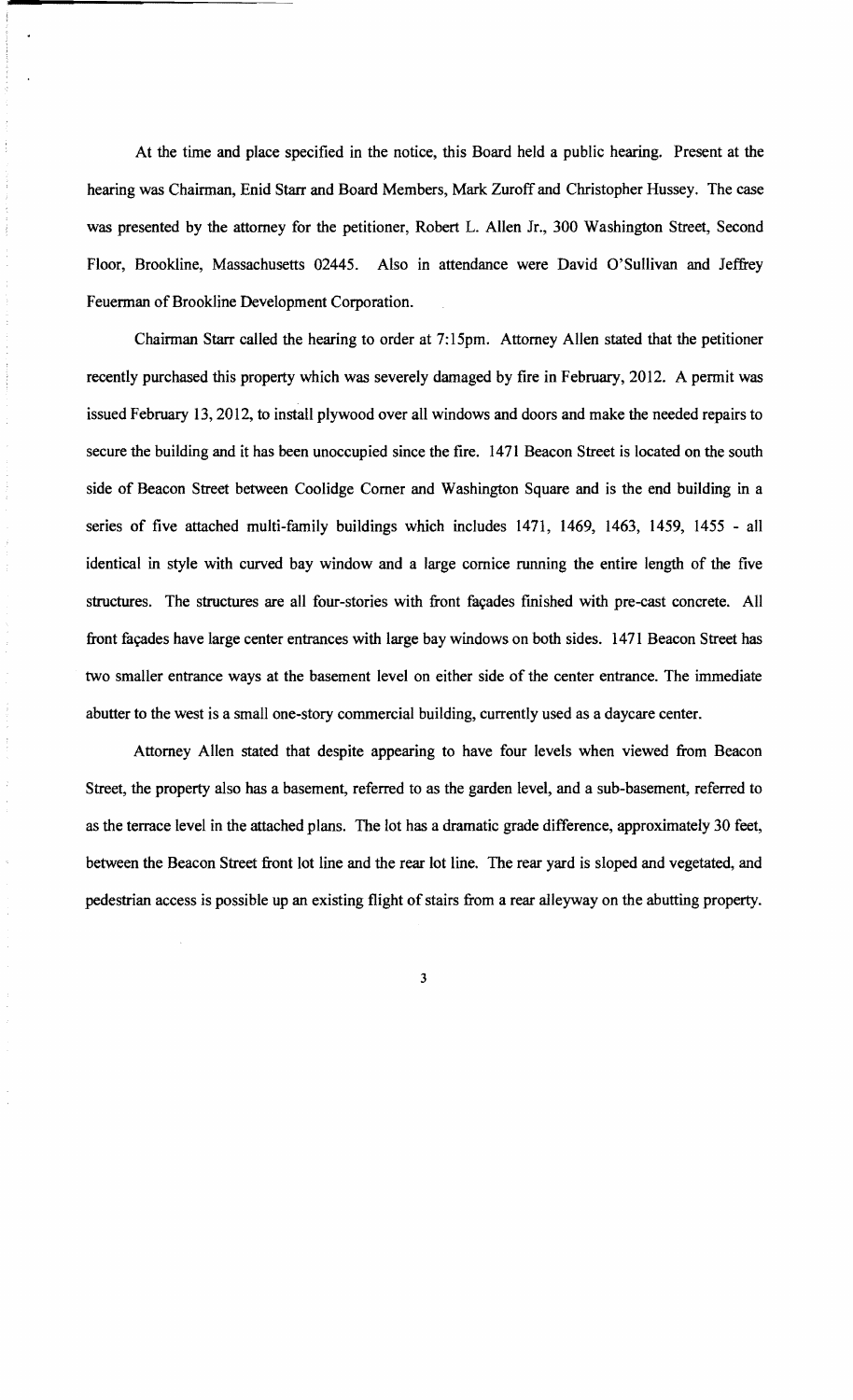Surrounding properties at the rear are residential, including a garage used by a nearby condominium building on Griggs Road.

Mr. Allen stated that the petitioner would like to renovate the building bringing back much of its historic significance, and restoring the streetscape including the copper like trim, cornice and large decorative soffit and overhang. The proposal would also add additional living space in the terrace level, and would include constructing rear decks to serve units on all floors. When the applicant initially submitted the development proposal to the Building Department, the proposal entailed not only renovating the building, but adding a unit at the terrace level, and constructing a new garage at the rear for at least five vehicles, with a large useable open space above. Based on neighborhood concern and feedback from the Planning Board the proposal was revised to exclude a new garage, making some of the relief cited in the Building Department's denial letter unnecessary. These sections are noted below when applicable.

Turning to the zoning issues Attorney Allen stated that the petitioner's proposal had been cited for the following relief: Section 5.01 Footnote 1, Section 5.53 and Section 5.60. He stated that Section 5.63 was no longer applicable and that Section 6 parking is no longer applicable because no units are being added.

David O'Sullivan of Sullivan Architects, 580 Main Street, Reading, Massachusetts, discussed drawings relative to the proposal. O'Sullivan presented a new drawing which was marked by the Board as Exhibit 1. O'Sullivan stated that the windows would be replaced and many parts of the renovation would replicate the original historic aspects of the building, including a decorative cornice. The applicant would be restoring the interior of the building, bringing it up to code with new egress in the front, new elevator, and sprinklers, at a substantial cost to the owner. He added that the Planning Board had approved the exterior changes. Regarding the FAR relief, O'Sullivan stated that it related to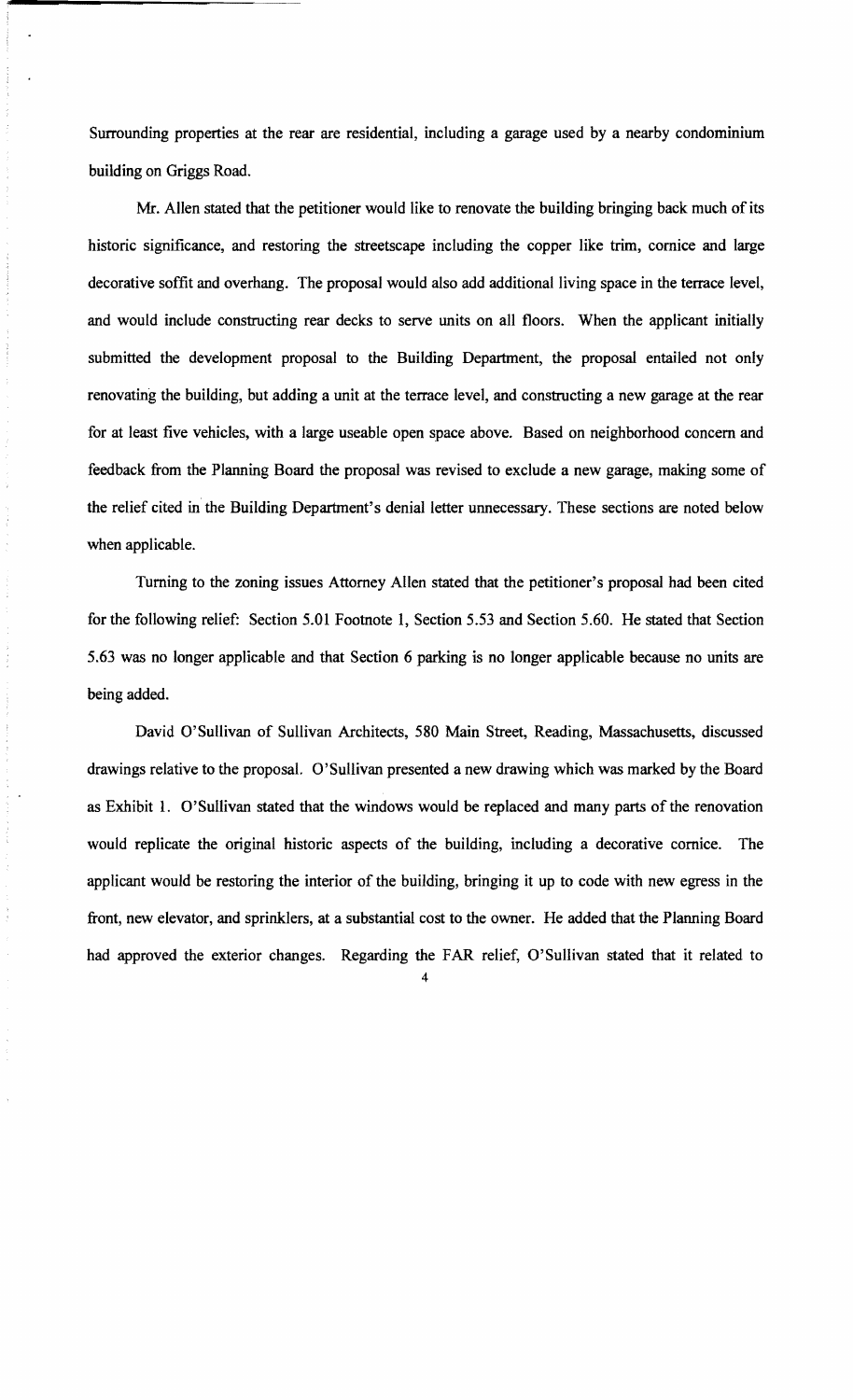previously unused space within the building. He stated that there would be access and egress to the new duplex units in the premises through internal stairs. Further, O'Sullivan stated that with the addition of the new sprinkler system, there would be no window exit needed and there were egress means in two areas of each unit.

There was discussion by members of the Board about usable open space on the property and whether the landscaped open space was in compliance with regulations. Attorney Allen stated that, in regards to usable open space, it is only applicable to new additional square footage being added to the duplex units, and the thirty-percent of that space is required for new additional usable space. Mr. O'Sullivan explained that the proposal complied with both usable open space and landscaped space.

Attorney Allen then discussed zoning relief regarding design review, stating that any exterior alteration or addition to a building with frontage on Beacon Street, or to a multiple dwelling with four or more units, requires a special permit subject to the design review standards listed under Section 5.09.4(a-I). Mr. Allen then discussed the following Community and Environmental Impact and Design Standards. Regarding preservation of trees and landscape, Attorney Allen stated that most of the landscaping at the rear of the building will be removed during construction, and the landscaping at the front, which is currently overgrown and was damaged during the fire, will be replaced. The applicant has indicated new landscaping will be planted on the rear slope. Regarding relation of buildings to environment, Attorney Allen stated the proposed improvements to this building do not require a significant change in the site's grade or terrain, but it will require the replacement of several trees at the rear of the site. The petitioner will ensure no erosion will take place as part of the landscaping. The proposal does not expand beyond the building's footprint, except for the addition of new decks at the rear - which are as of right - so significant shadow impacts are not expected. Regarding the relation of buildings to the form of the streetscape and neighborhood, Attorney Allen stated that the proposal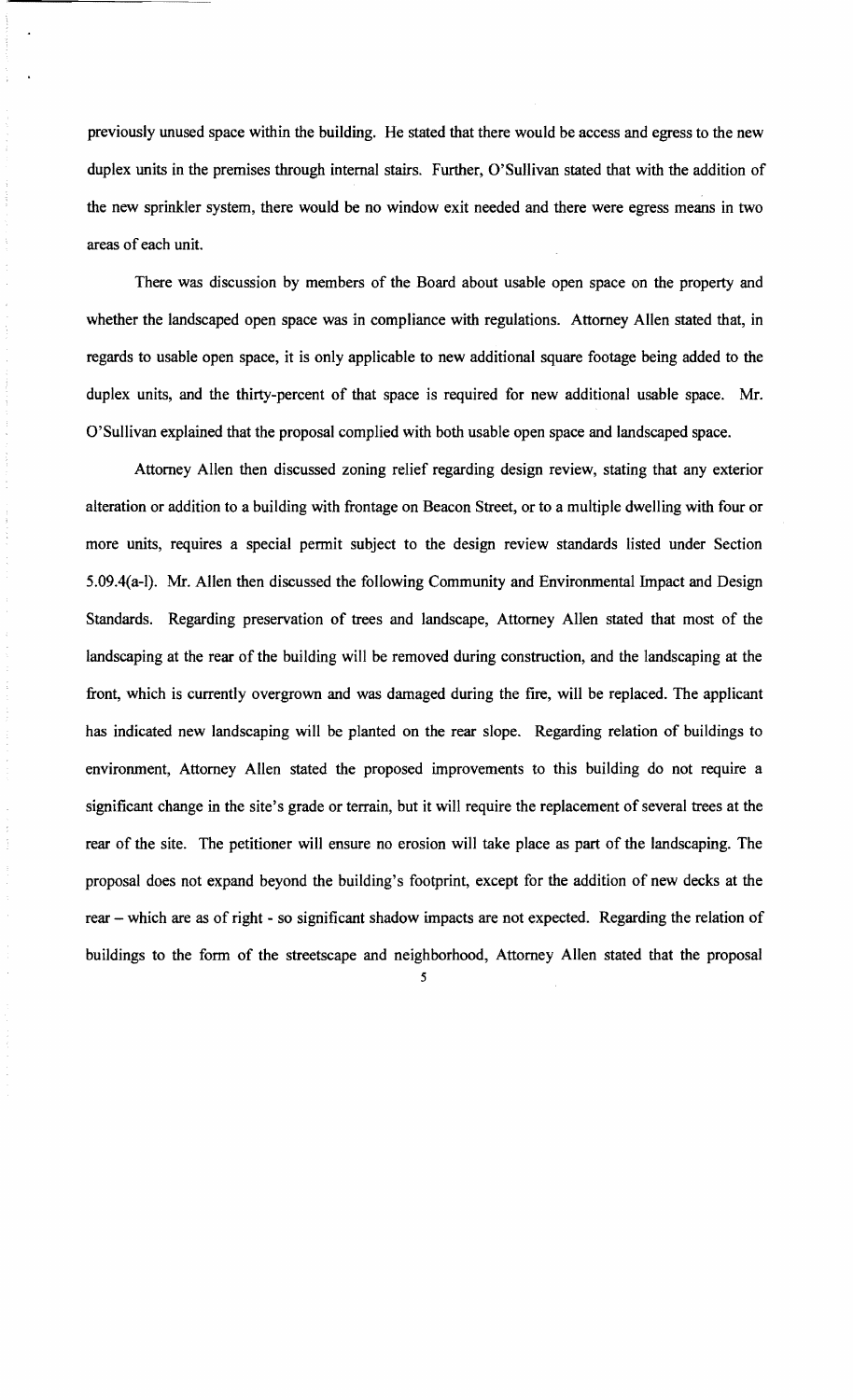retains the existing building's primary dimensions and fenestration, which is very similar to neighboring buildings on Beacon Street. The other neighboring buildings do not appear to have rear decks, but the proposed decks do not detract from the building's overall appearance and are not intrusive. Regarding open space, Attorney Allen stated that the proposal creates open space for the building's occupants through patios and new decks, which should improve the livability of the units. A landscaping plan will be provided as a counterbalancing amenity. Regarding circulation, Attorney Allen stated that change of plan allows for safe egress, and the petitioner will also add space for bicycle storage as a counterbalancing amenity. Regarding utility service, Mr. Allen stated that the applicant has noted that a dumpster will be located at the rear of the site. This dumpster is not marked on the submitted plan; details regarding trash storage and pick up will be submitted. Regarding safety and security, Attorney Allen stated that the petitioner has created interior trash storage with an elevator to remove. As far as heritage, the applicant is proposing several repairs to the building, including the front façade. While such repairs are necessary considering the building's current damaged state, care will be taken to ensure that if significant details cannot be repaired and must be replaced, then the replacements will be of the same material or a very close match. Regarding energy efficiency, Mr. Allen stated that the applicant has indicated the building will be upgraded with new insulation, energy efficient lighting and heating and cooling systems.

Chairman Starr asked the petitioner further about zoning relief, stating that  $-$  as parking relief is no longer required - the petitioner must discuss issues related to FAR. Attorney Allen stated that M.G.L. c. 40A, Section 10 states, in relevant part:

"The permit granting authority shall have the power . . . to grant upon appeal . . a variance . . . where such permit granting authority specifically finds that owing to circumstances relating to the  $\dots$  is tructures and especially affecting such land or structures but not affecting generally the zoning district in which it is located a literal enforcement of the provisions of the ordinance or by-law would involve substantial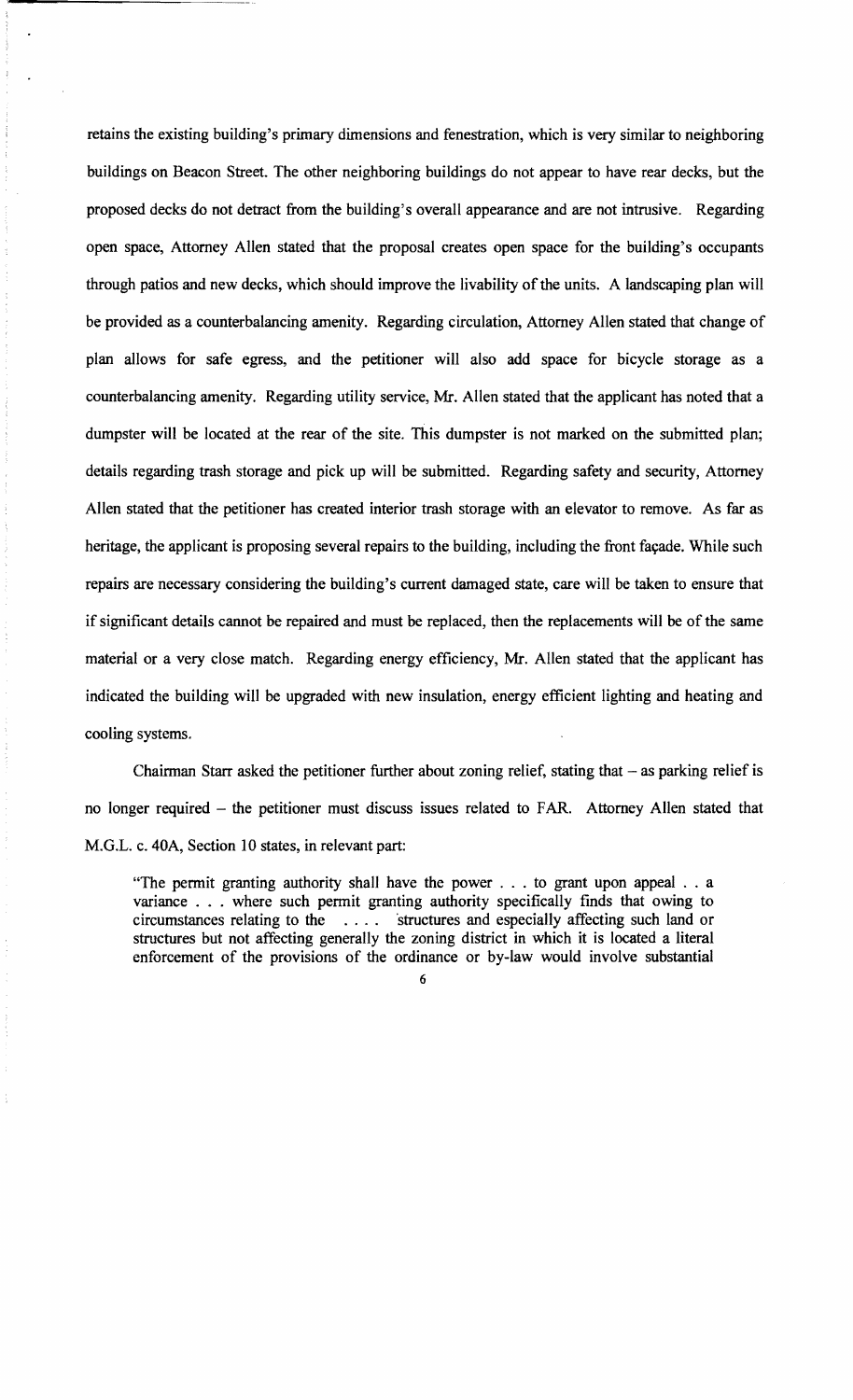hardship, financial or otherwise, to the petitioner or appellant, and that desirable relief may be granted without substantial detriment to the public good and without nullifying or substantially derogating from the intent or purpose of such ordinance or by-law."

Attorney Allen explained that in this matter, due to the fire, and the property being in a National Register District it was strongly encouraged by Preservation and the Town to preserve the harmony and unique historic qualities of the structures facing on Beacon Street. One of the clear unique qualities of Beacon Street is the attached row houses, which in the block in question, is made up of five identical row houses. During the fire the entire interior of the structure suffered significant water and smoke damage. A significant portion and some key features of the front façade were destroyed, in particular, the copper like trim top cornice and large decorative soffit and overhang large cornice that goes the length of these five buildings was damaged. The proposal also includes one removal of two later added egresses in the front and to replace them with windows as originally designed. The cost of restoration of this is \$189,000.00 and \$42,000.00 respectively for a total of \$231,000.00, arguably none of which would be necessary to add in order to rent these units. Further, while the exterior of the building is not handicap accessible, the interior will now become handicap accessible at a cost of \$150,000. Additionally, due to the age of the building and the destruction caused by the fire, it will be necessary to bring the building up to code compliance, which has been factored in at \$200,000.00 and which includes sprinklers, bringing egress to code, removing and replacing the fire damaged roof, and bringing it up to green stretch code.

Mr. Allen stressed that this \$581,000.00 economic hardship does not include construction costs, landscaping, architectural fees or the like. In order to offset this cost, the petitioner is requesting that the first floor units be turned into duplexes in order to allow for larger rental units to offset the cost. Mr. Allen stated that the Town and the neighborhood are looking forward to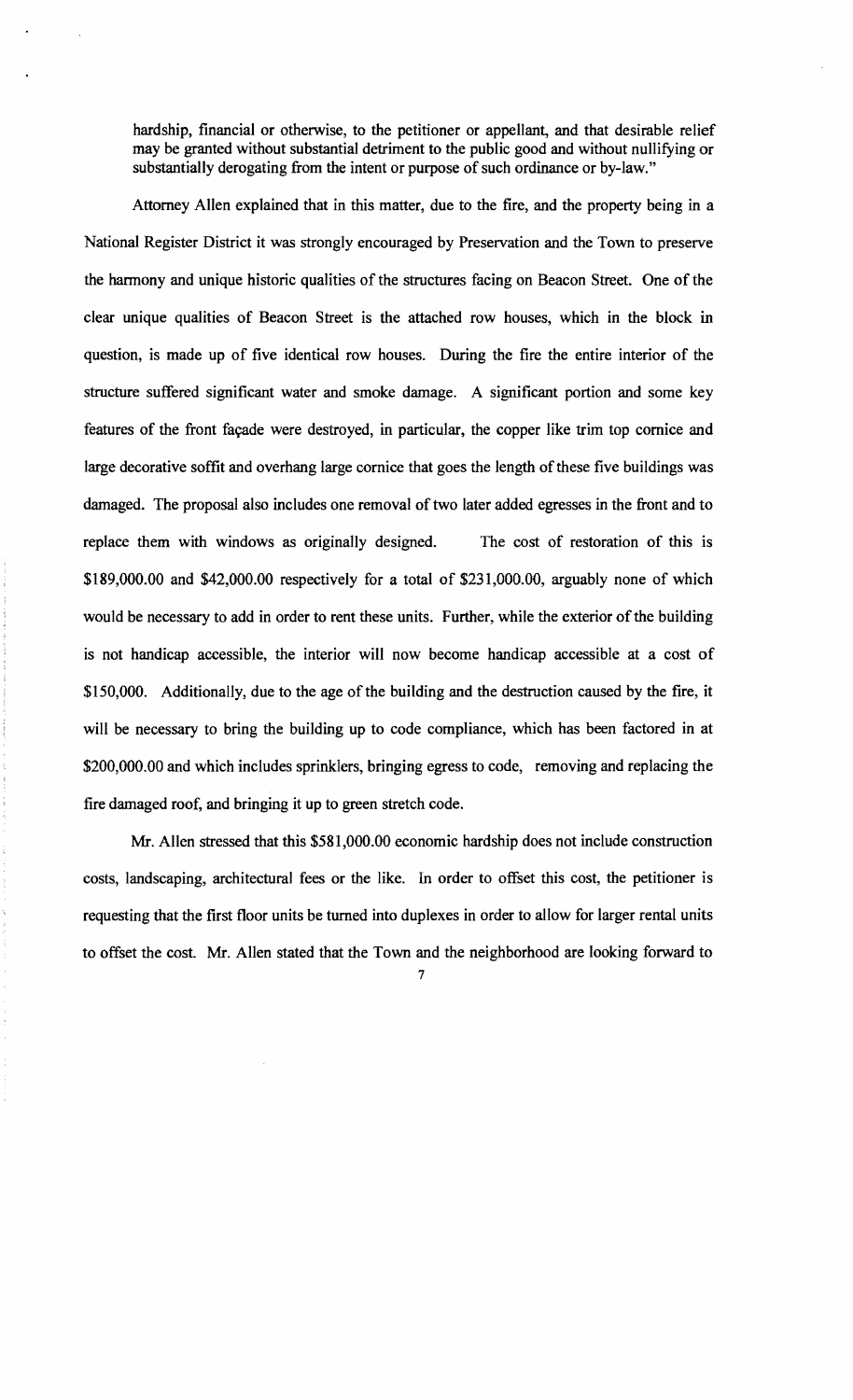this significant building being restored, and this can be done without detriment to the public good and without nullifying or derogating from the intent or purpose of the by-law. Thus, Attorney Allen stated that the petitioner, supported by a unanimous vote from the planning board, has met the requirements of a variance.

Chairman Starr asked whether the FAR increase was caused by inclusion of the previously unused basement space, which Mr. Allen answered affirmatively. Mr. Allen then discussed the lot's topography regarding his variance request, stating the uniqueness in the shape of the lot, and the severe front to back slope.

Regarding the special permit required to alter a pre-existing non-conforming structure or use, Mr. Allen stated that the elements of bylaw section 8.02.2 were met. The specific site is an appropriate location for such use, structure, or condition. There will be no change to the streetscape, and the proposal is to restore a fire damaged historic building. The use as developed will not adversely affect the neighborhood. There will be no visible change, and there is some support from neighbors of the additional space. There will be no nuisance or serious hazard to vehicles or pedestrians and proposed parking was removed from the proposal. Adequate and appropriate facilities will be provided for the proper operation of the proposed use. The development as proposed will not have a significant adverse effect on the supply of housing available for low and moderate income people. In fact, the property is intended to be used as rental housing.

The Chairman asked whether anyone in attendance wished to speak in favor of or against the proposal. Gail Robertson, 6 Griggs Terrace, spoke in regards to the proposal, stating that she was in favor of the project but had some concerns regarding the balconies and construction. Ms. Robertson was concerned with potential noise and movement on the balconies and whether it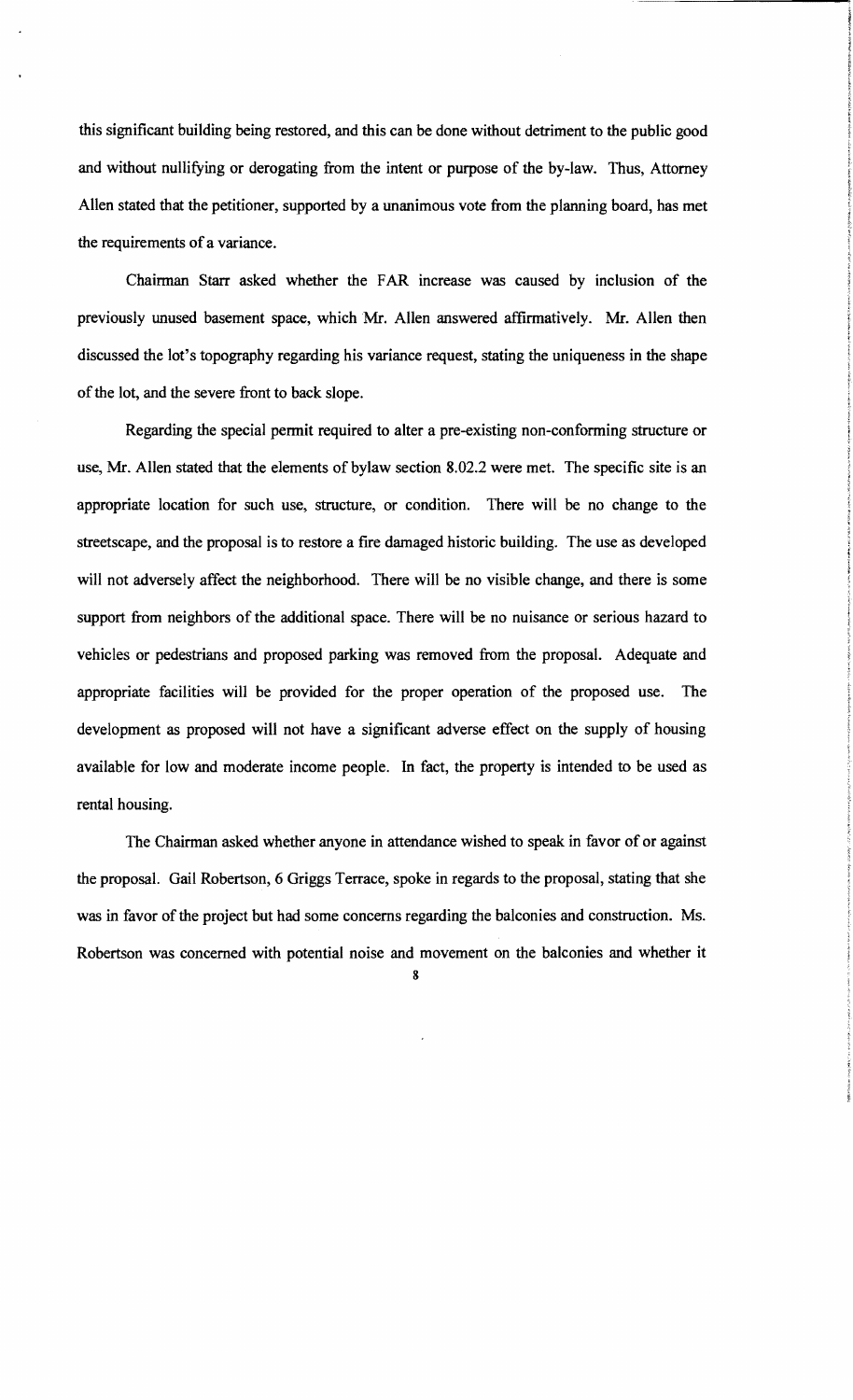would change the dynamic of the historic neighborhood. Roger Kramer, 63 Griigs Terrace, stated that he had been an abutter for 48 years and was not opposed to the project, but was concerned with the balconies. Stephan Gayta, 6 Griggs Terrace, spoke in favor of the overall project, but opposed the addition of balconies. In response to the neighbors' concerns Attorney Allen stated that the petitioner would be willing to accept as a condition of the Board's approval a balcony plan for review prior to issuance of a building permit. Allen further stated that the petitioner will save as many trees as possible but may have to remove some for safety and logistical purposes.

Board member Zuroff asked whether there would be any restrictions for occupants storing items on the balconies. Attorney Allen stated that the units would be rental properties and such restrictions would be included in the terms of the residential lease agreements.

Laura Curtis Hayes, Planner, delivered the fmdings of the Planning Board, stating that the Planning Board is pleased to see this proposal to repair and rehabilitate a building severely damaged by a fire last February. The renovations include bringing the building to meet current building codes, replacing the two front garden level entries with windows, adding rear balconies at each level for the enjoyment of future residents, replacing the windows and the front cornice damaged by fire. The applicant had also explored constructing a rear garage to provide ten parking spaces for the proposed 11 units; however, issues arose over access to the garage and potential negative impacts to rear abutters. The applicant withdrew this part of the proposal. Although the Planning Board is concerned with adding to the FAR, which is already considerably over what is allowed for this district, the Planning Board believes that due to the expense of the repairs the added FAR is warranted, if the applicant can satisfactorily demonstrate that the criteria for a variance are met. However, the Planning Board does not support providing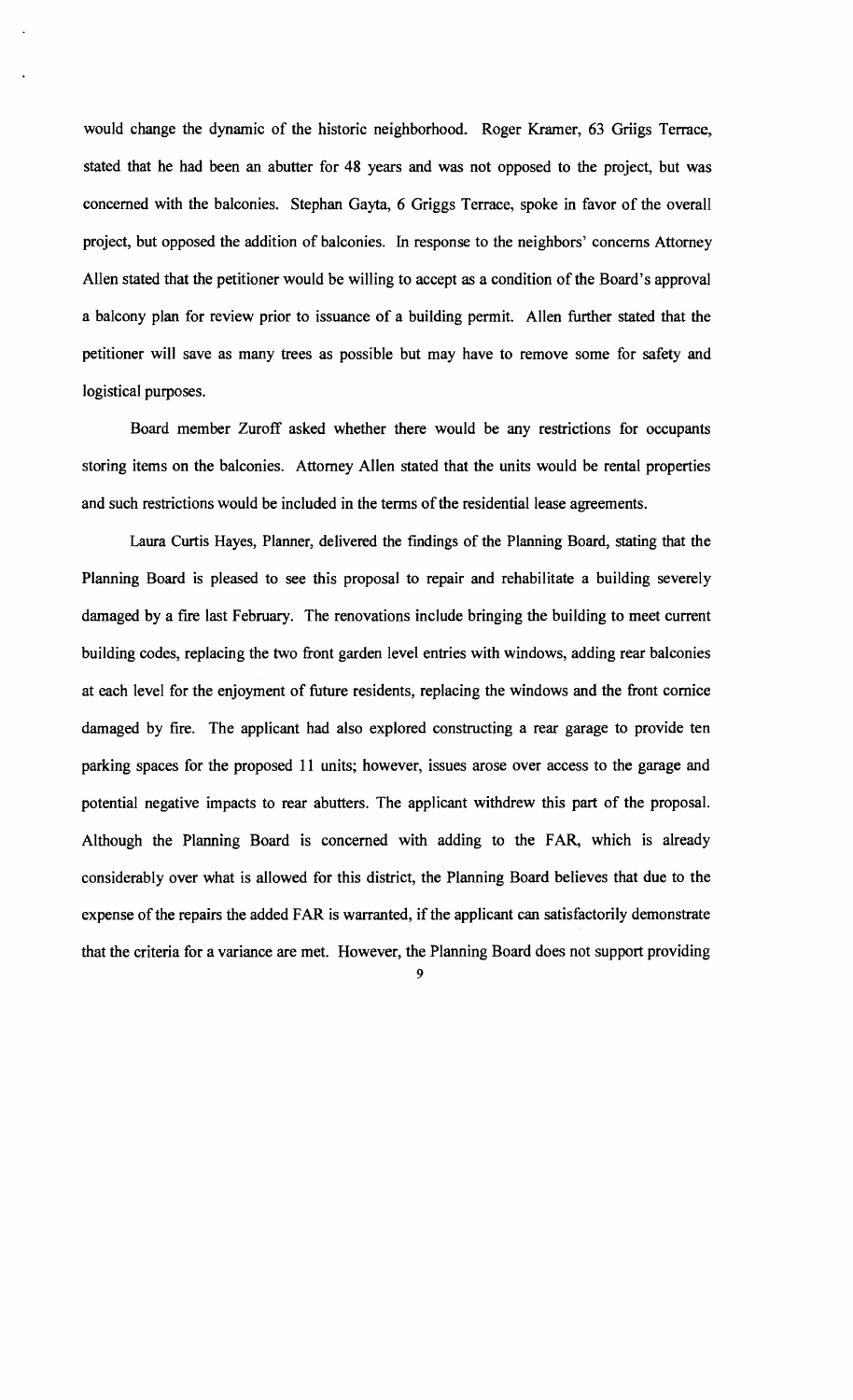an additional unit, which would further exacerbate the parking demand for a building that has no off-street parking; rather, it would recommend that a duplex be created by adding the extra floor area to an existing unit. The Planning Board agrees that replicating the curved windows might be fmancially onerous and does not object to replacing the windows with flat ones. Additionally, the Planning Board supports replacing the cornice with a manmade material, such as molded fiberglass, as long as the appearance is replicated identically.

Therefore, if the Board of Appeals finds that the statutory requirements for a variance are met, the Planning Board recommends approval of a revised proposal, as follows: no rear garage; elimination of the proposed additional unit by adding the extra floor area to an existing unit, thereby creating a duplex; and an exact replication of the appearance of the cornice, subject to the following conditions.

- 1. Prior to the issuance of a building permit, the applicant shall submit a final site plan, indicating grades on the rear slope, trash locations, and drainage, subject to the review and approval of the Assistant Director of Regulatory Planning.
- 2. Prior to the issuance of a building permit, the applicant shall submit final floor plans showing only ten units, and elevations, indicating all materials and dimensions, including window and cornice details, balcony layout, and elevator penthouse, subject to the review and approval of the Assistant Director of Regulatory Planning.
- 3. Prior to issuance of a building permit, an independent acoustical engineer shall certify, to the satisfaction of the Building Commissioner, that all air condensers will comply with the Town's Noise By-Law.
- 4. Prior to the issuance of a building permit, the applicant shall submit a final landscape plan, stamped and signed by a registered landscape architect, indicating all planting types and locations, hardscape areas, fencing and wall details, and all counterbalancing amenities, subject to the review and approval of the Assistant Director of Regulatory Planning.
- 5. Prior to the issuance of a building permit, the applicant shall submit a construction management plan for the approval of the building department, detailing their considerations of the privacy rights of the neighbors
- 6. Prior to the issuance of a building permit, the applicant shall submit plans showing the location

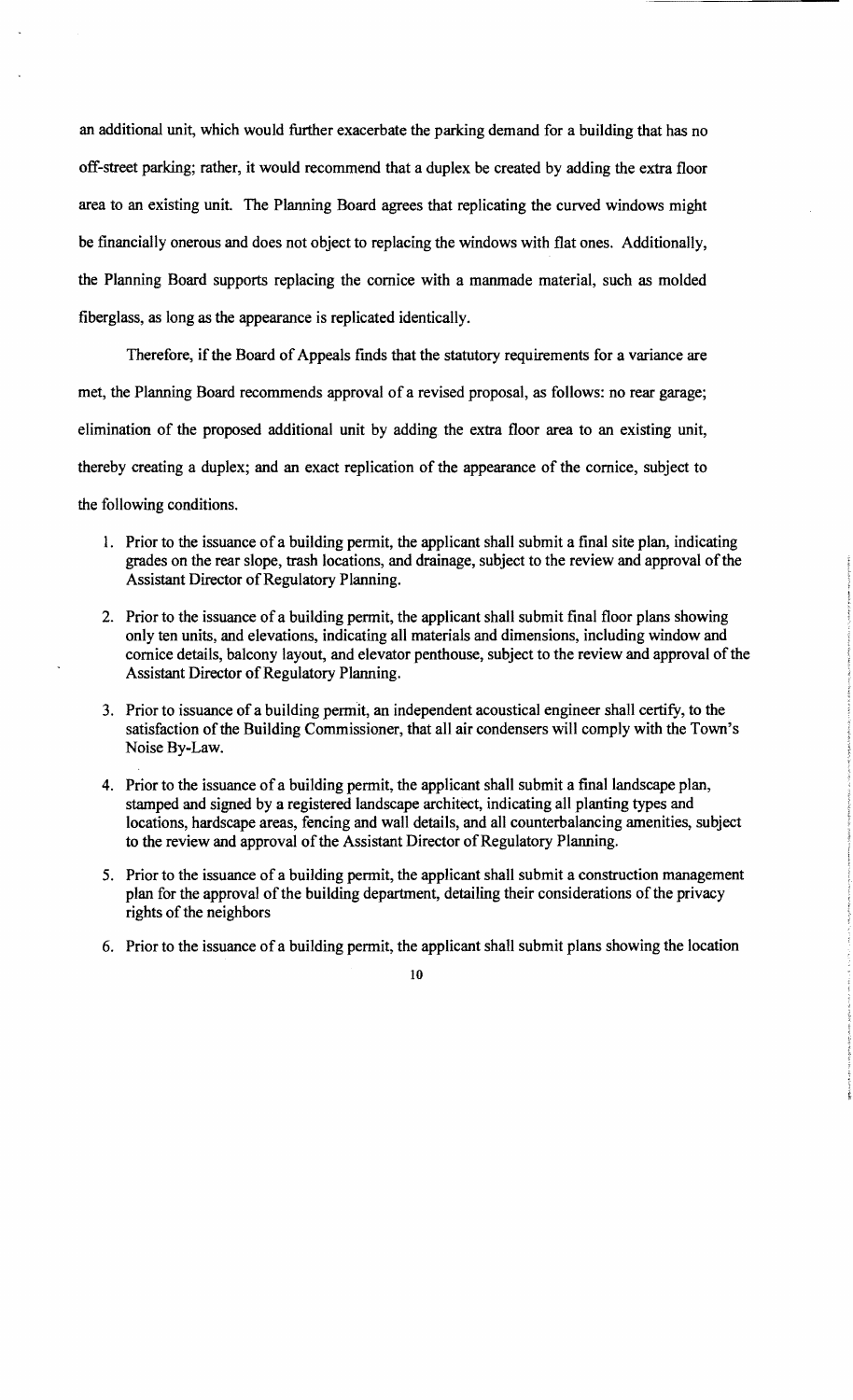of a secure bicycle storage area within the building, subject to the review and approval of the Assistant Director of Regulatory Planning.

7. Prior to the issuance of a building permit, the applicant shall submit to the Building Commissioner for review and approval for conformance to the Board of Appeals decision: 1) a final site plan stamped and signed by a registered engineer or land surveyor; 2) final building elevations and floor plans stamped and signed by a registered architect; and 3) evidence that all required easements, having been reviewed and approved by Town Counsel, are recorded at the Registry of Deeds.

The Chairman then called upon Michael Yanovich, Head of the Building Department, to deliver the comments of the Building Department. Mr. Yanovich indicated that approved of the proposal and the renovations make the building safer than before the fire. He stated that he would ensure compliance with code regulations and requested a construction plan prior to issuance of a permit.

The Board, having heard all the testimony, deliberated on the merits of the application. Board Member Zuroff stated that the proposal met the requirements for a variance, as there was financial hardship shown and the structure was unique in the zoning district and historic. Regarding special permit, Zuroff stated that the elements were met and there was a benefit to the neighborhood because of the restoration of a historic building. Chairman Starr stated that design issues of the balconies could be worked out through Planning and were not the concern of the Board and that any design concerns should be made a condition of approval.

The Board then determined, by unanimous vote that the requirements for a variance and for Sections 5.01 5.09; 5.20; 5.43; 5.90; 5.90 and Section 8.02.2 were met. The Board made the following specific findings pursuant to said **Section 9.05**:

- a. The specific site is an appropriate location for such a use, structure, or condition.
- b. The use as developed will not adversely affect the neighborhood.
- c. There will be no nuisance or serious hazard to vehicles or pedestrians.
- d. Adequate and appropriate facilities will be provided for the proper operation of the proposed use.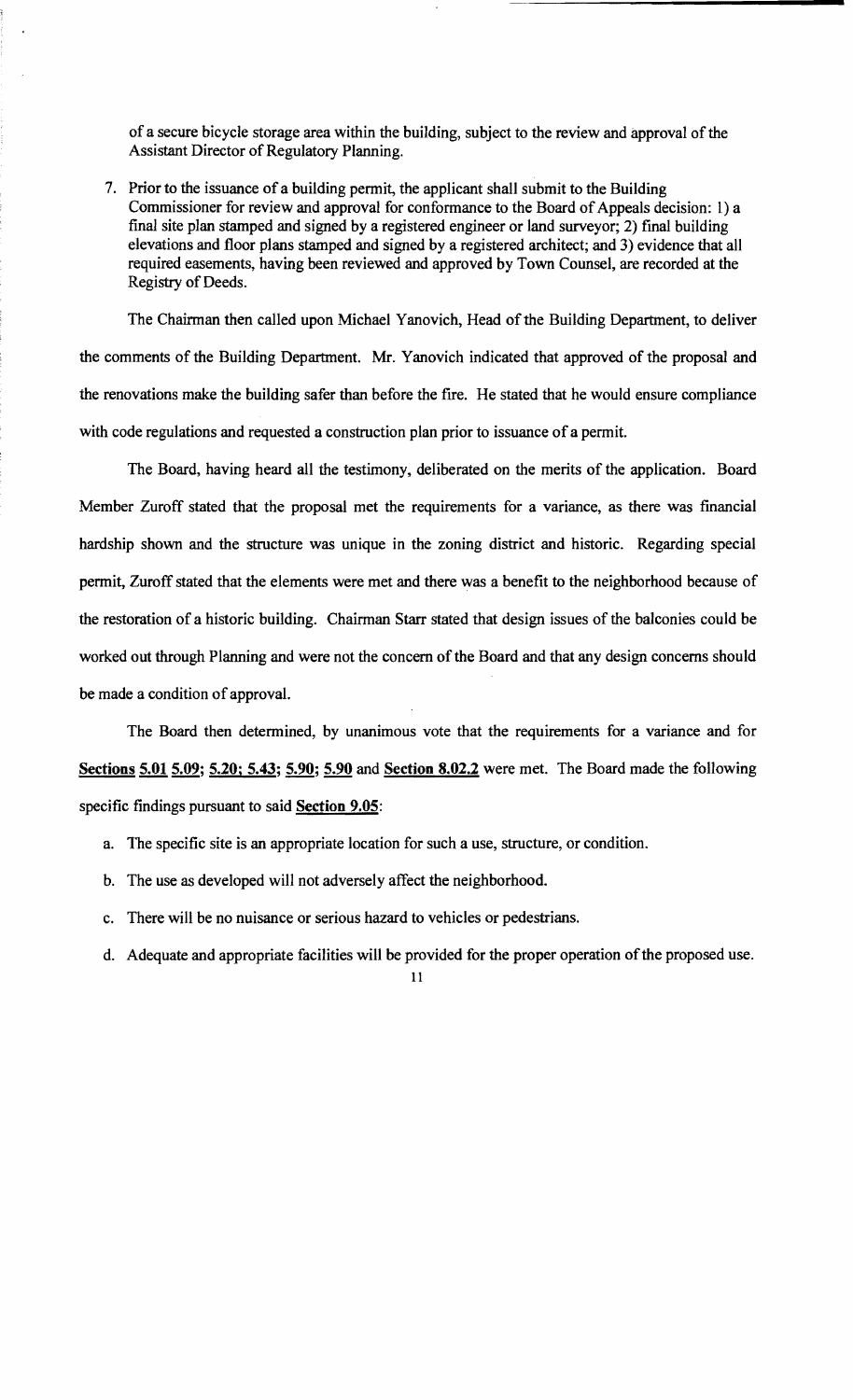Accordingly, the Board voted unanimously to grant the requested relief subject to the following conditions:

- 1. Prior to the issuance of a building permit, the applicant shall submit a final site plan, indicating grades on the rear slope, trash locations, and drainage, subject to the review and approval of the Assistant Director of Regulatory Planning.
- 2. Prior to the issuance of a building permit, the applicant shall submit final floor plans showing only ten units, and elevations, indicating all materials and dimensions, including . window and cornice details, balcony design layout, and elevator penthouse, subject to the review and approval of the Assistant Director of Regulatory Planning.
- 3. Prior to issuance of a building permit, an independent acoustical engineer shall certify, to the satisfaction of the Building Commissioner, that all air condensers will comply with the Town's Noise By-Law.
- 4. Prior to the issuance of a building permit, the applicant shall submit a final landscape plan, both front and rear, stamped and signed by a registered landscape architect, indicating all planting types and locations, hardscape areas, fencing and wall details, and all counterbalancing amenities, subject to the review and approval of the Assistant Director of Regulatory Planning.
- 5. Prior to the issuance of a building permit, the applicant shall submit a construction management plan including placement of construction vehicles and materials for the approval of the building department, detailing their considerations of the privacy rights of the neighbors
- 6. Prior to the issuance of a building permit, the applicant shall submit plans showing the location of a secure bicycle storage area within the building, subject to the review and approval of the Assistant Director of Regulatory Planning.
- 7. Prior to the issuance of a building permit, the applicant shall submit to the Building Commissioner for review and approval for conformance to the Board of Appeals decision: 1) a final site plan stamped and signed by a registered engineer or land surveyor; 2) final building elevations and floor plans stamped and signed by a registered architect; and 3) evidence that all required easements, having been reviewed and approved by Town Counsel, are recorded at the Registry of Deeds.

Unanimous Decision of The Board of Appeals

mg been reviewed and approved by Town<br>reeds.

Filing Date: December 14, 2012